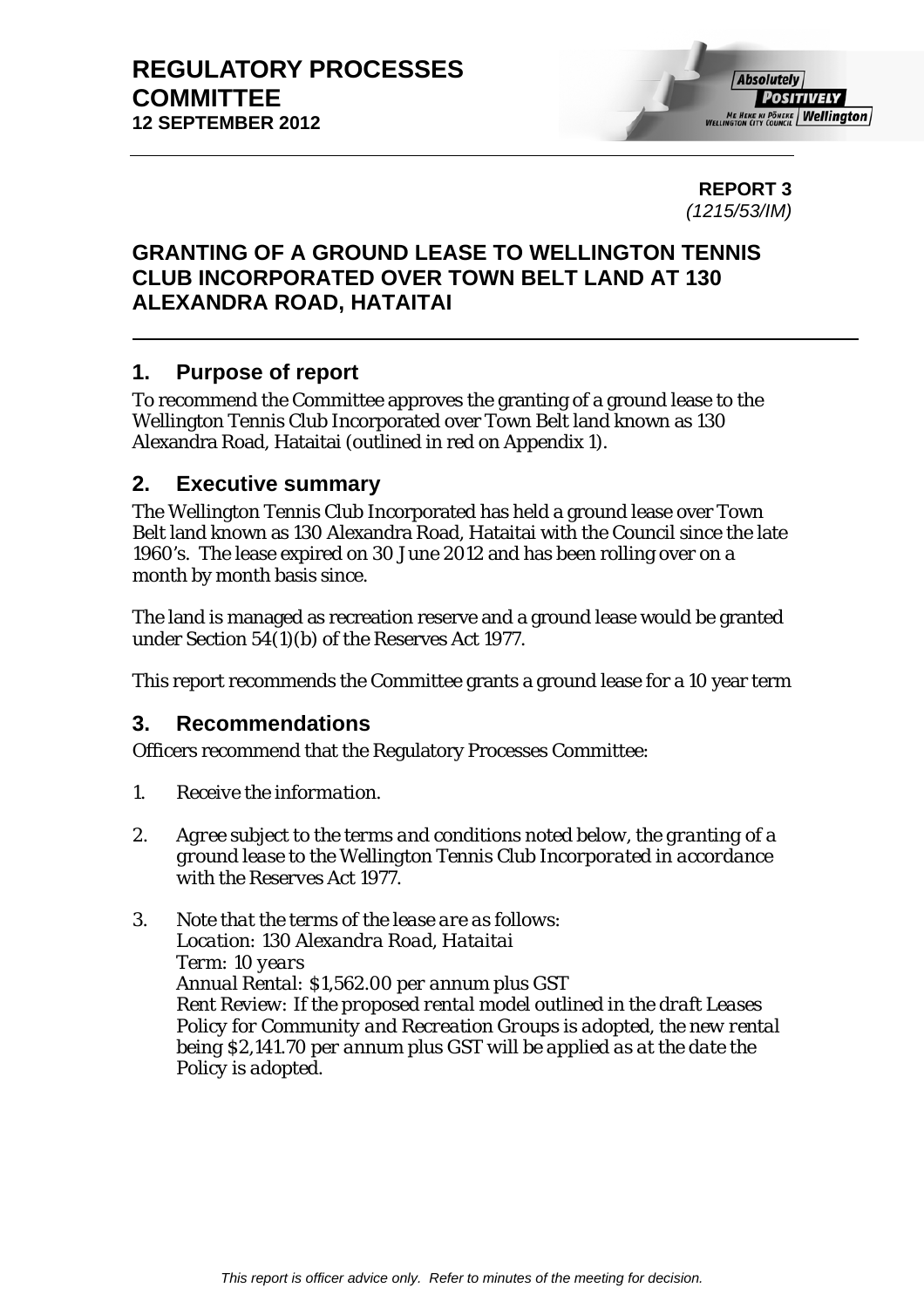- *4. Note that any approval to grant the lease is conditional on:* 
	- *(i) appropriate consultation with Iwi, Friends of the Town Belt and Action for the Environment being completed;*
	- *(ii) the lease being publicly notified in accordance with section 119 and 120 of the Reserves Act 1977;*
	- *(iii) there being no sustained objections resulting from the abovementioned consultation or notification;*
	- *(iv) the legal and advertising costs associated with preparing the lease is met by the Lessee; and*
	- *(v) the lessee providing Council with a building maintenance schedule outlining works to be undertaken within the next 10 years.*
- *5. Agree that Council officers will finalise and negotiate the lease details.*

# **4. Background**

The Wellington Tennis Club Incorporated (Club) was previously situated on Palmer Street which is off Willis Street until the 1970's. At this time the site was earmarked for a motorway extension and was sold to Council. The Club then amalgamated with the Newtown Tennis Club and continued operating from their current site which is known as 130 Alexandra Road, Hataitai (outlined in red on Appendix 1).

The land is managed as recreation reserve and is held as Town Belt land. The leased area is 3,557m² and is legally described as Part Lot 1, Deposited Plan 8519 and is contained in Computer Freehold Register WN48B/341.

The Club has four astroturf courts and night lights. Since 2009, \$73,125.00 has been spent on resurfacing three of the Club's four tennis courts. This was funded in part by a gaming grant fund of \$4,500. The majority of the money required for resurfacing the courts was provided by the Club itself through retained earnings, fundraising and donations.

The Club is intending to undertake significant repairs to their building in the next year at an estimated cost of \$150,000 - \$200,000. The Club already has \$115,000 set aside for this work.

Currently the Club has 181 members. These members are made up of seniors, juniors, life members and social members.

Competitively the Club is very strong with its men's team winning the top Wellington/Lower Hutt/Porirua/Kapiti Coast combined interclub competition in 2006, 2010 and 2012. The Club's women's team won the same competition in 2011 for the first time in many decades, which was the culmination of a long term strategy to increase women's participation at the Club. Five years ago, the Club had only a few women members and no women's interclub teams. Club membership now comprises 40% women with a number of women's interclub teams.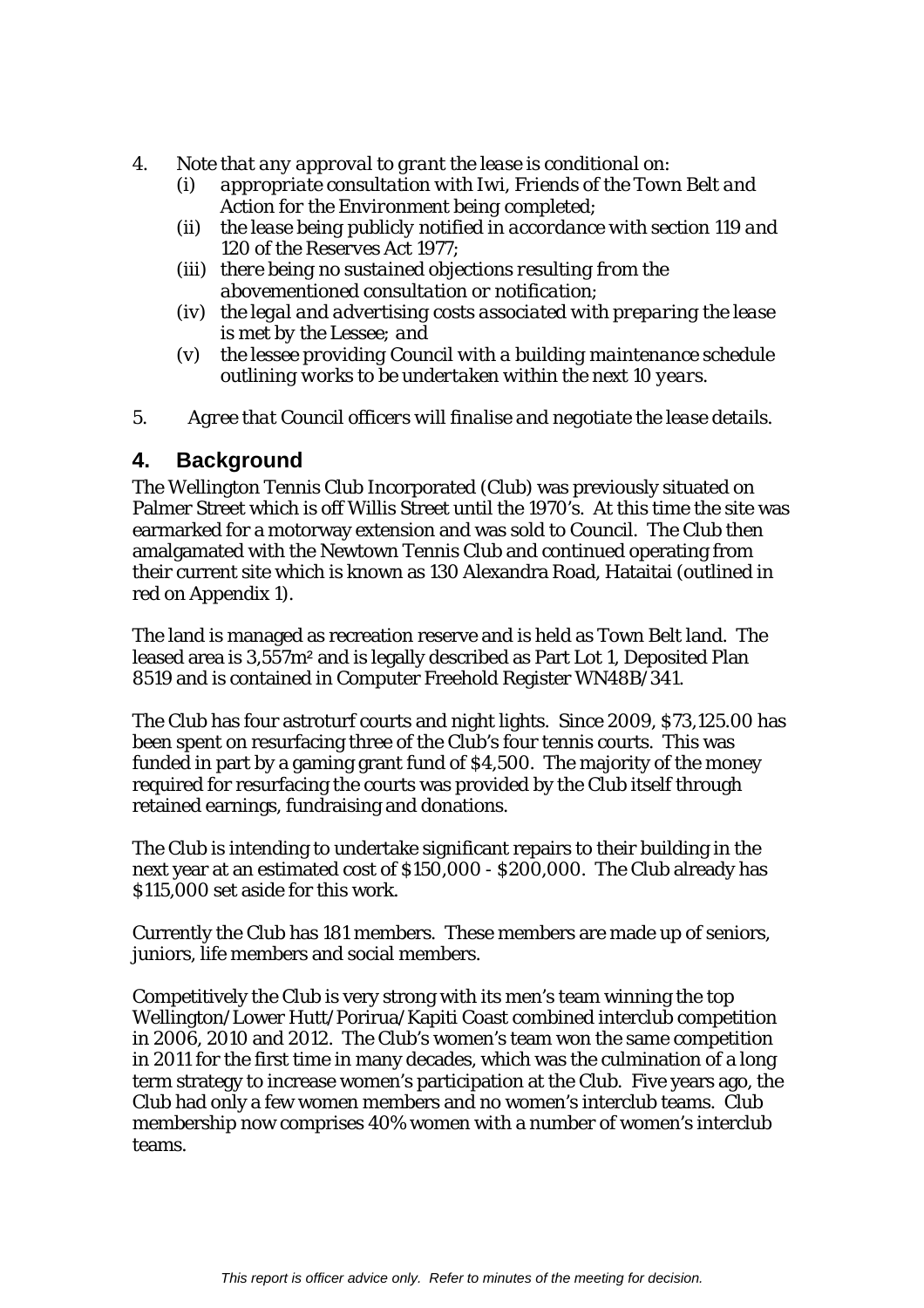The Club has a close relationship with Roseneath School and Newtown School and has an arrangement which allows the school children to use the courts on a regular basis.

The Club has a resident tennis coach who manages the Club's successful junior coaching and development programme as well as providing coaching to senior members.

Utilisation of the land is high in both summer and winter months. The demand to use the courts exceeds court capacity.

# **5. Considerations when assessing a new lease**

### *5.1 Leases Policy for Community and Recreation Groups*

An application for a lease is made under the Council's Leases Policy for Community and Recreation Groups (Leases Policy) and is subject to assessment under its criteria.

Appendix one of the Leases Policy requires officers to assess new lease applications against the following criteria:

- **strategic fit;**
- activity sustainability;
- optimal use of resources;
- environmental impact;
- a demonstrated need from the community; and
- the need for a lease.

An assessment of the Club and how it fits within these criteria is outlined in section 6.

The granting of a lease to the Club is consistent with the provisions of the Council's Leases Policy.

### *5.2 Legislation*

The land at 130 Alexandra Road, Hataitai is held subject to the Town Belt Deed (Deed) and managed in accordance with the Reserves Act 1977 (Reserves Act). Therefore, the lease will be governed by the Deed and the Reserves Act.

The Wellington Town Belt was vested in the Council through the Town Belt and Basin Reserve Deed 1873. The Deed remains the governing authority by which the Council controls the Town Belt. The Deed provided for Town Belt land to be kept forever 'as a public recreation ground for the inhabitants of the City of Wellington'.

A lease is appropriate for this Club as it has exclusive use of the land.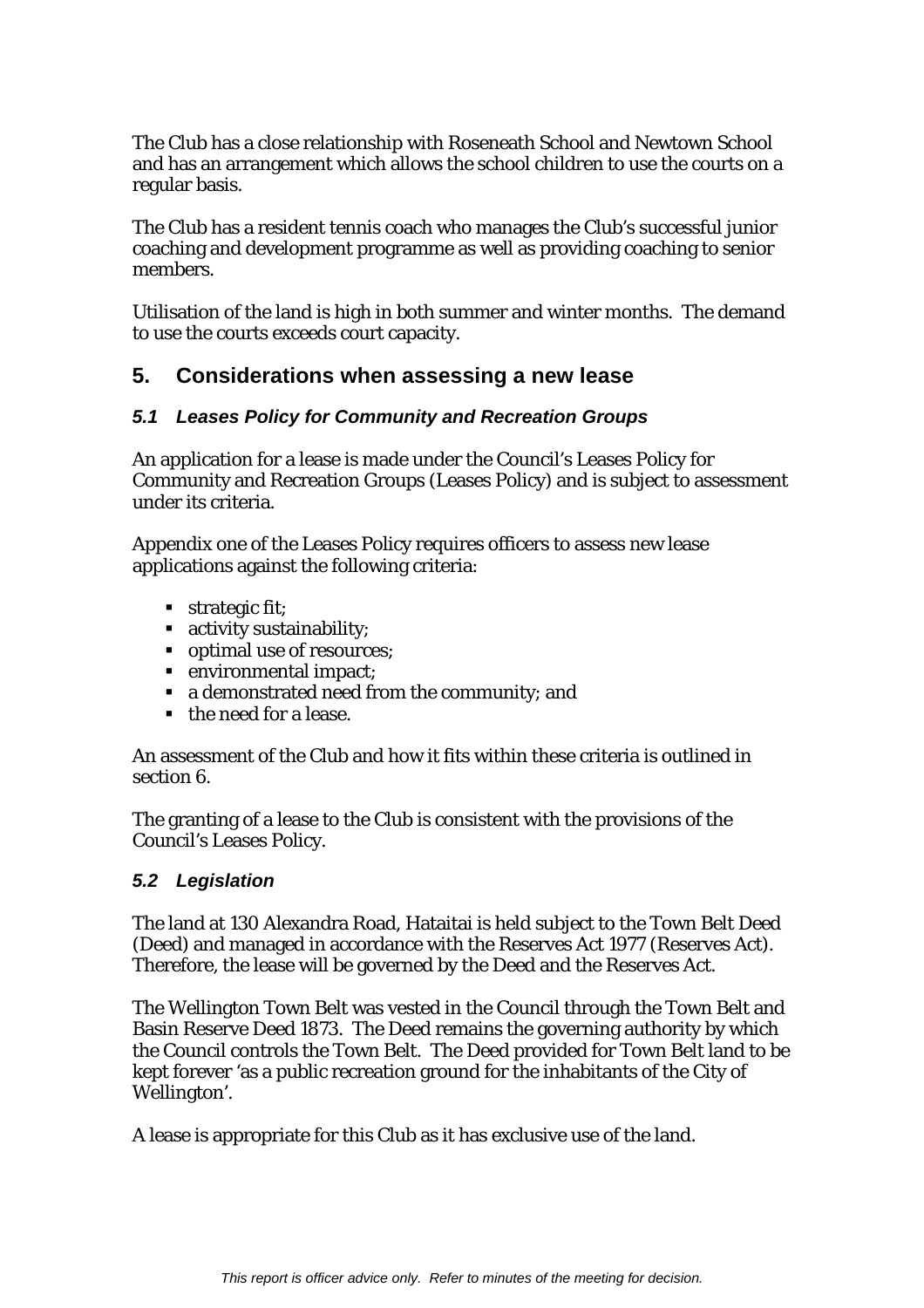The Town Belt Management plan allows for leases on Town Belt land for a term no longer than 10 years. Officers recommend granting the Club a term of 10 years.

Sections 119 and 120 of the Reserves Act set out the requirement for public notification of any lease on reserve land. The granting of the lease is subject to there being no sustained objections from any party.

# **6. Discussion**

### *6.1 Assessment*

The proposed lease for the Club has been assessed against the criteria set out in the Leases Policy. Please see a summary of this assessment below:

| <b>Criteria</b>                          |                                                  | <b>Assessment</b>                                                                                                                                                                                                                                                                                                                                               |
|------------------------------------------|--------------------------------------------------|-----------------------------------------------------------------------------------------------------------------------------------------------------------------------------------------------------------------------------------------------------------------------------------------------------------------------------------------------------------------|
| <b>Strategic Fit</b>                     | Social &<br><b>Recreation</b><br><b>Strategy</b> | The Club's activities are consistent with<br>other permitted activities on recreation<br>reserve land and satisfy the criteria of<br>recreational use.                                                                                                                                                                                                          |
| <b>Activity</b><br><b>Sustainability</b> | <b>Membership</b>                                | The Club has held a lease over the land at<br>130 Alexandra Road, Hataitai since the<br>late 1960's. The Club currently has 181<br>members who are made up of 92 seniors,<br>56 juniors, 24 students, retired and<br>unwaged, and 9 life and social members.                                                                                                    |
|                                          | <b>Financial</b><br><b>Position</b>              | The Club's financial position is<br>satisfactory with assets of \$537,147 and<br>no liabilities. A substantial amount of<br>cash surpluses are generated each year,<br>which are invested into the Club through<br>improving its facilities.<br>To date, a majority of the work<br>undertaken on the Club's building and<br>courts has been at the Club's cost. |
| <b>Use of Resources</b>                  | Land<br><b>Utilisation</b>                       | The land utilisation is high in both the<br>summer and winter months. The<br>demand to use the courts exceeds court<br>capacity. In the summer the courts are<br>fully utilised on most weekday evenings<br>from $6.00 \text{pm} - 10.00 \text{pm}$ and at periodic<br>times during the day. The courts are also<br>utilised fully in the weekends.             |
| Environmental<br><b>Impact</b>           | <b>Location</b>                                  | The activity does not have the potential to<br>adversely affect open space values.                                                                                                                                                                                                                                                                              |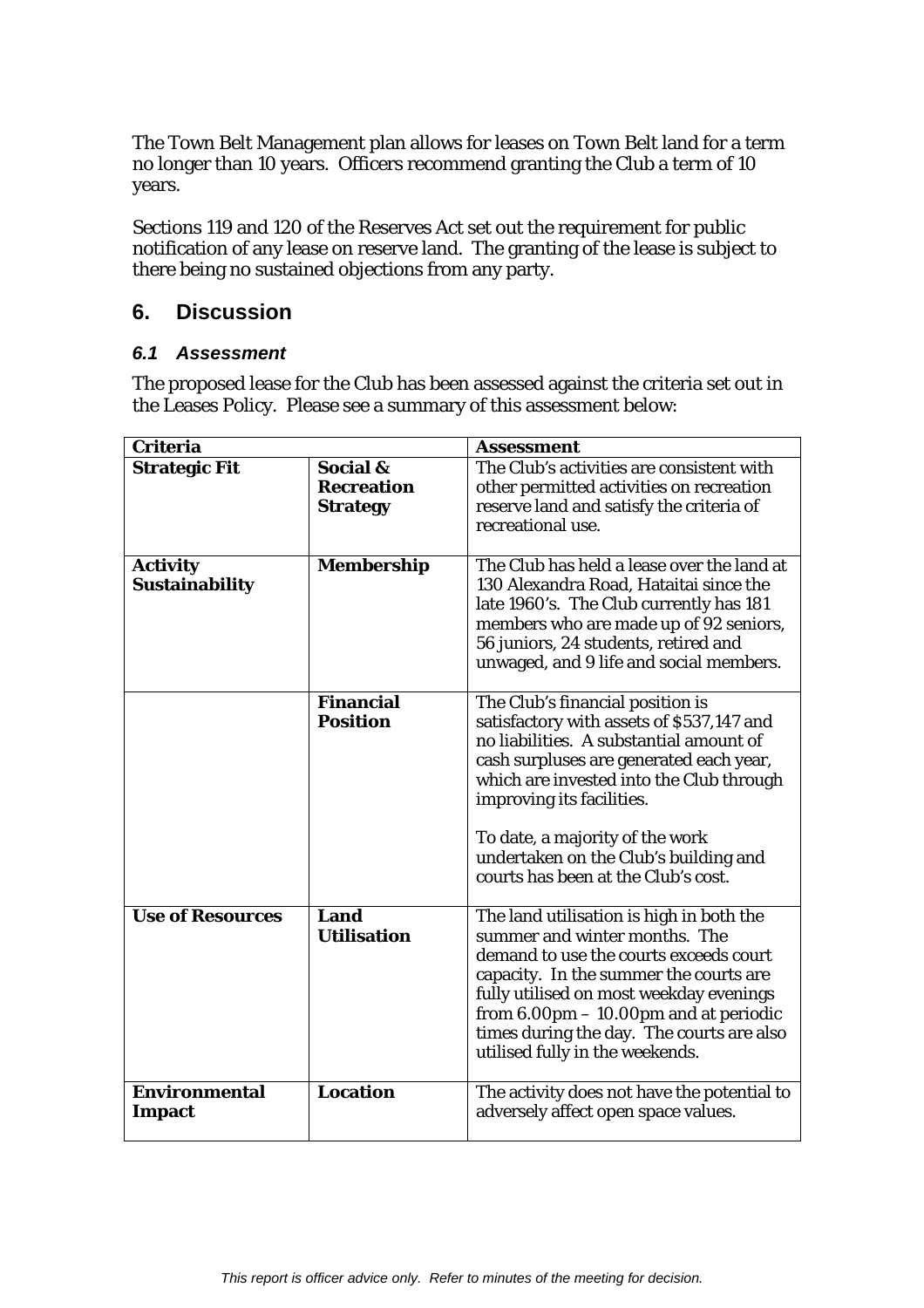| <b>Criteria</b>                                                                  |                   | <b>Assessment</b>                                                                                                                                                                                      |
|----------------------------------------------------------------------------------|-------------------|--------------------------------------------------------------------------------------------------------------------------------------------------------------------------------------------------------|
| <b>Demonstrated</b><br><b>Need &amp; Support</b><br>from the<br><b>Community</b> | <b>People</b>     | The Club has a long history and is well<br>located. The Club has high membership<br>numbers and the land is utilised all year<br>around. The courts are also made<br>available to surrounding schools. |
| <b>Need for a Lease</b>                                                          | <b>Capability</b> | A lease is appropriate as the Club will<br>have exclusive use of the land as outlined<br>in red on Appendix 1.                                                                                         |

### *6.2 Lease Rental*

The lease rental has been assessed in accordance with the rental framework outlined in the Leases Policy. The annual rent has been assessed at \$1,562.00 per annum plus GST.

If the proposed rental model in the draft leases policy is adopted, the Club's rental will increase from \$1,562.00 per annum plus GST to \$2,141.70 per annum plus GST. This increase will be implemented if and when the draft policy is adopted. As the increase will be greater than \$500 per annum, it will be phased in over a period of three years (i.e. a one third increase each year). The possible increase in rental has been discussed with the Club and they are prepared to pay the increased amount.

# *6.3 Lease Tenure*

The Town Belt Management Plan allows for leases on Town Belt land for a term of up to 10 years. The Club has held previous leases with Council and has a large membership. The land and building is fully utilised and the Club has maintained the grounds and building to a satisfactory standard. Furthermore, the Club plans to undertake works to the building in the next year. Officers believe that a 10 year term should be granted.

# **7. Conclusion**

The Wellington Tennis Club Incorporated has demonstrated that it is a good fit with the Council's strategic direction and existing policies. The Wellington Tennis Club Incorporated has a thriving membership base and utilises the land to a satisfactory standard. The Club's financial position will enable it to maintain their building as well as fulfil its lease obligations.

Council officers recommend that the Regulatory Processes Committee approves the granting of a ground lease to the Wellington Tennis Club Incorporated.

Contact Officers: *Hanita Shantilal, Senior Property Advisor, Property Management, Amber Bill, Manager, Community Engagement & Reserves, Parks & Gardens*